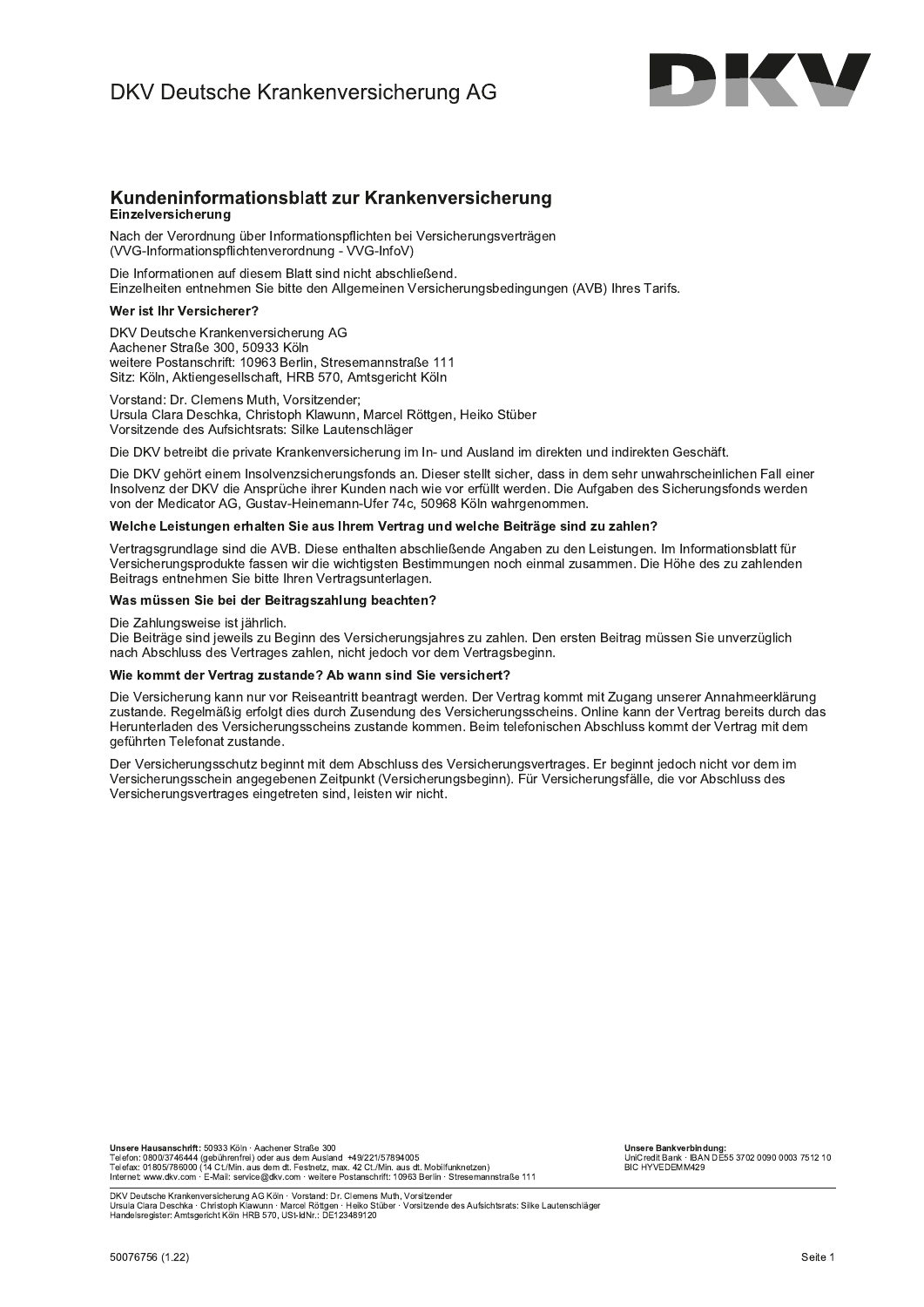# Konnen Sie Inren Antrag widerrufen?

Sie können Ihre Vertragserklärung innerhalb einer Frist von 30 Tagen ohne Angabe von Gründen in Textform (z. B. Brief,<br>Fax, E-Mail) widerrufen. Die Widerrufsfrist beginnt, nachdem Ihnen Sie können Sie Ihren Antrag widerrufen?<br>
Sie können Ihre Vertragserklärung innerhalb einer Frist von 30 Tage<br>
Fax, E-Mail) widerrufen. Die Widerrufsfrist beginnt, nachdem Ihnen<br>
• der Versicherungsschein,<br>
• die Vertragsbe

- der Versicherungsschein.
- önnen Sie Ihren Antrag widerrufen?<br>
ie können Ihre Vertragserklärung innerhalb einer Frist von 30 Tagen ohne Angabe von Gründen in Textform (z. B.<br>
ax, E-Mail) widerrufen. Die Widerrufsfrist beginnt, nachdem Ihnen<br>
der Ver die Vertragsbestimmungen einschließlich der für das Vertragsverhältnis geltenden Allgemeinen Versicherungsbedingungen, diese wiederum einschließlich der Tarifbestimmungen,
- die Widerrufsbelehrung nach § 8 Abs. 2 Nr. 2 des Versicherungsvertragsgesetzes (VVG)
- sowie die weiteren Informationen nach § 7 Abs. 1 und 2 VVG in Verbindung mit den §§ 1 bis 4 der VVG-Informationspflichtenverordnung in diesem Kundeninformationsblatt und im Informationsblatt zu Versicherungsprodukten

jeweils in Textform zugegangen sind

Zur Wahrung der Widerrufsfrist genügt die rechtzeitige Absendung des Widerrufs. Der Widerruf ist zu richten an:

# DKV Deutsche Krankenversicherung AG,

#### R W XYYVZY[XX\ ]^\_ Q ` QW aaaVaY[bXc \ \_

Telefax: 0180 578-6000 (14 ct/Min. aus dem deutschen Festhetz; max. 42 ct/Min. aus dt. Mobilfunkhetzen), E-Mail: service@dkv.com

jeweils in Textform zugegangen sind.<br>Zur Wahrung der Widerrufsfrist genügt die rechtzeitige Absendung des Widerrufs. Der Widerruf ist zu richten an:<br>**DKV Deutsche Krankenversicherung AG,**<br>**Achener Straße 300, 50933 Köln bz** gang des Widerrufs entfallenden Teil der Pramien zu erstatten, wenn Sie zugestimmt haben, dass der Versicherungsschutz vor dem Ende der Widerrufsfrist beginnt. Den Teil der Prämie, der auf die Zeit bis zum Zugang des Widerrufs entfällt, darf<br>der Versicherer in diesem Fall einbehalten; dabei handelt es sich in Abhängigkeit von der vereinbar **DKV Deutsche Krankenversicherung AG,**<br>**Aachener Straße 300, 50933 Köln bzw. Stresemannstraße 111, 10963 Berlin.**<br>**Telefax: 0180 578-6000 (14 ctl/Min. aus dem deutschen Festnetz; max. 42 ct/Min. aus dt. Mobilfunknetzen),<br><b>** (siehe Vertragsunterlagen) um einen Betrag in Höhe von 1/360 der Jahresprämie bei jährlicher Zahlungsweise bzw. 1/180 der Halbjahresprämie bei halbjährlicher Zahlungsweise, 1/90 der Vierteljahresprämie bei vierteljährlicher Zahlungsweise oder 1/30 der Monatsprämie bei monatlicher Zahlungsweise, multipliziert mit der Anzahl der Tage, an denen Versicherungsschutz bestanden hat. Der Versicherer hat zurückzuzahlende Beträge unverzüglich, spätestens 30 Tage nach Zugang des Widerrufs, zu erstatten. gang des wordruns entrallenden Teil der Prämien zu erstaten, wenn Sie zugestmmt naben, dass der versicherungsschutz<br>for dem Ende der Widerrufsfrist beginnt. Den Teil der Prämie, der auf die Zeit bis zum Zugang des Widerruf

gene Leistungen zurückzugewähren und gezogene Nutzungen (z. B. Zinsen) herauszugeben sind.

Bltte beachten Sie die Widerrufsbeiehrung in Inren Vertragsunterlagen.

# wie lange lauft inr vertrag?

Der Versicherungsvertrag wird für die Dauer eines Jahres geschlossen. Er verlängert sich stillschweigend jeweils um ein Jahr.

# wie kann inr vertrag beendet werden?

Sie konnen den Versicherungsvertrag zum Ende eines jeden Versicherungsjähres kundigen. Die Kundigungsfrist beträgt einen Monat. Sie konnen inre Kundigung auf einzelne Versicherte oder Tarife beschränken.

Ihre Kündigung muss in Textform (z. B. Brief oder E-Mail) erfolgen. Die Einzeineiten entnenmen Sie bitte den AVB. Aus diesen ergeben sich auch die weiteren Beendigungsgrunde.

## weicnes Recht und weiche Sprache finden Anwendung $\emph{?}$

Es gilt deutsches Recht. Die Vertragssprache ist deutsch.